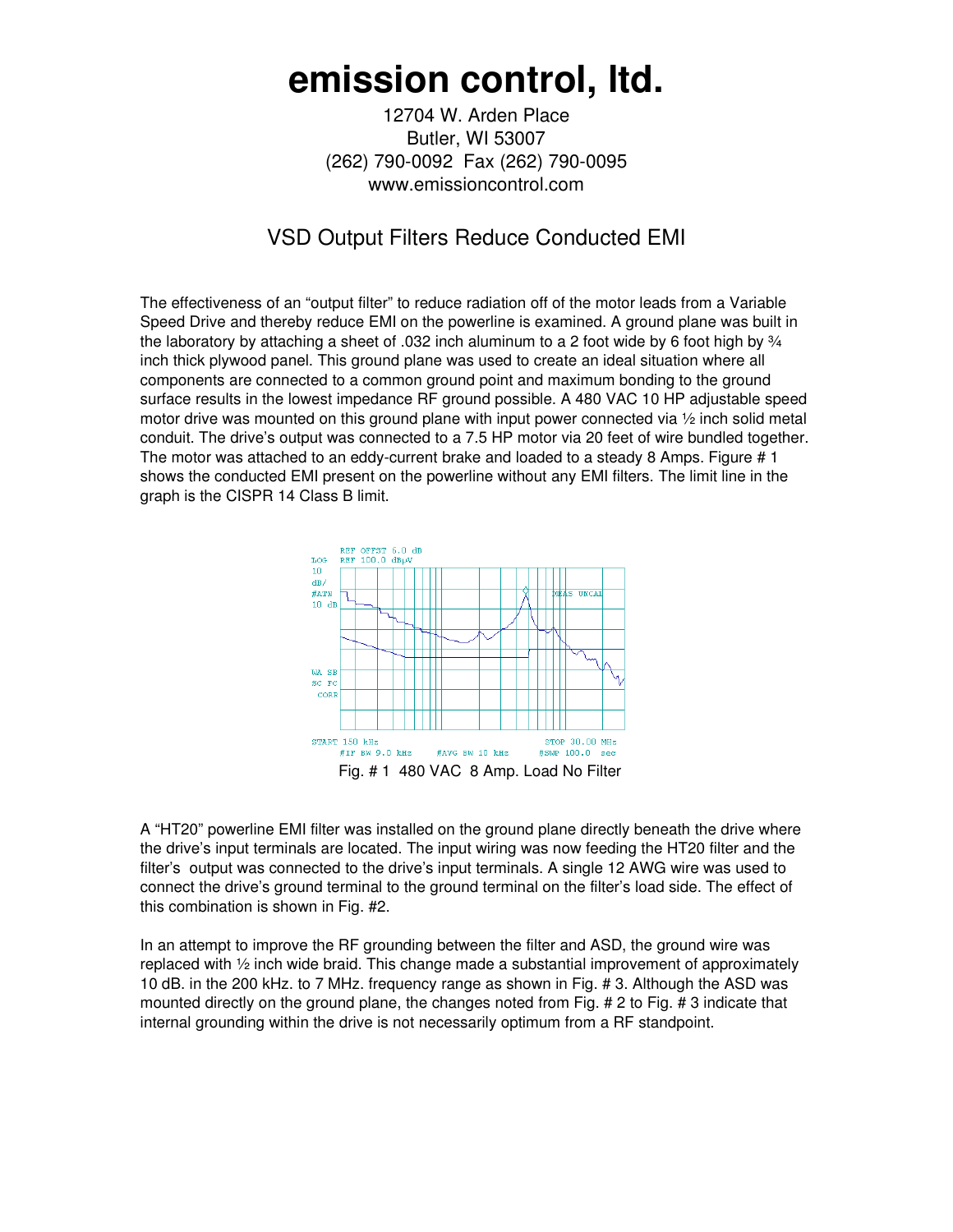## **emission control, ltd.**

12704 W. Arden Place Butler, WI 53007 (262) 790-0092 Fax (262) 790-0095 www.emissioncontrol.com



A "VHL25" output filter was now mounted next to the input filter, both filters located beneath the ASD on the ground plane. The wires from the output filter to the motor were routed to maintain separation from the powerline wires. Fig. # 4 indicates that emissions from 400 kHz. to 9 Mhz. were reduced, but emissions actually increased in the 150 kHz. to 300 kHz. range. This is a typical result due to the increase in RF ground currents being directed back to the ASD.

Since the existing setup is not a practical installation because of the exposed wiring and terminals, the filters were re-mounted into an enclosure which was mounted directly beneath the ASD. A Hoffman type enclosure was mounted directly beneath the the motor drive and two short conduit stubs were used to connect the enclosure to the drive housing. The input filter and the output filter were both mounted to the sub-chassis along with a vertical metal plate was ran the length of the sub-chassis. This plate divided the enclosure into two sections, isolating both the two filters and their associated wiring, from each other. Power from the mains entered through conduit at the bottom left side, connected to the input filter's line terminals, ran from the filter's load terminals output through one conduit stub, and ended at the drive's input terminals. Output wires from the drive ran through the other conduit stub, connected to the output filter's drive terminals, ran from the filter's motor terminals, and exited the lower right side of the enclosure.